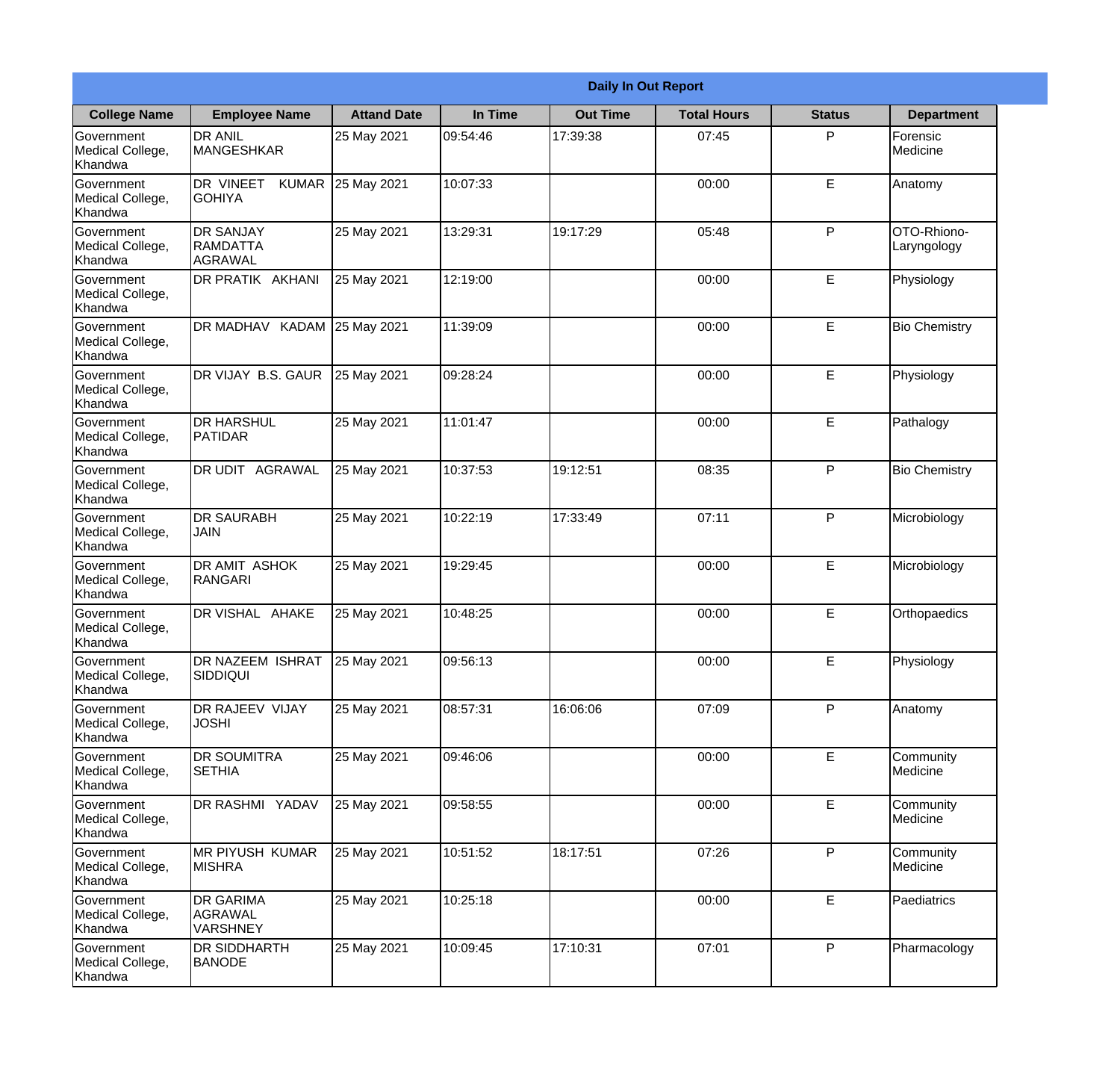| <b>Designation</b>                  | <b>Category</b>     |
|-------------------------------------|---------------------|
| Assistant Professor                 | Para Clinical       |
| Professor                           | <b>Non Clinical</b> |
| Professor                           | Clinical            |
| Assistant Professor   Non Clinical  |                     |
| Assistant Professor   Non Clinical  |                     |
| Associate Professor Non Clinical    |                     |
| Assistant Professor   Para Clinical |                     |
| Associate Professor Non Clinical    |                     |
| Associate Professor Para Clinical   |                     |
| Professor                           | Para Clinical       |
| Assistant Professor                 | <b>Clinical</b>     |
| Professor                           | Non Clinical        |
| <b>Assistant Professor</b>          | <b>Non Clinical</b> |
| <b>Assistant Professor</b>          | Para Clinical       |
| <b>Assistant Professor</b>          | Para Clinical       |
| Statistician                        | Para Clinical       |
| Associate Professor Clinical        |                     |
| Associate Professor   Para Clinical |                     |

## **Daily In Out Report**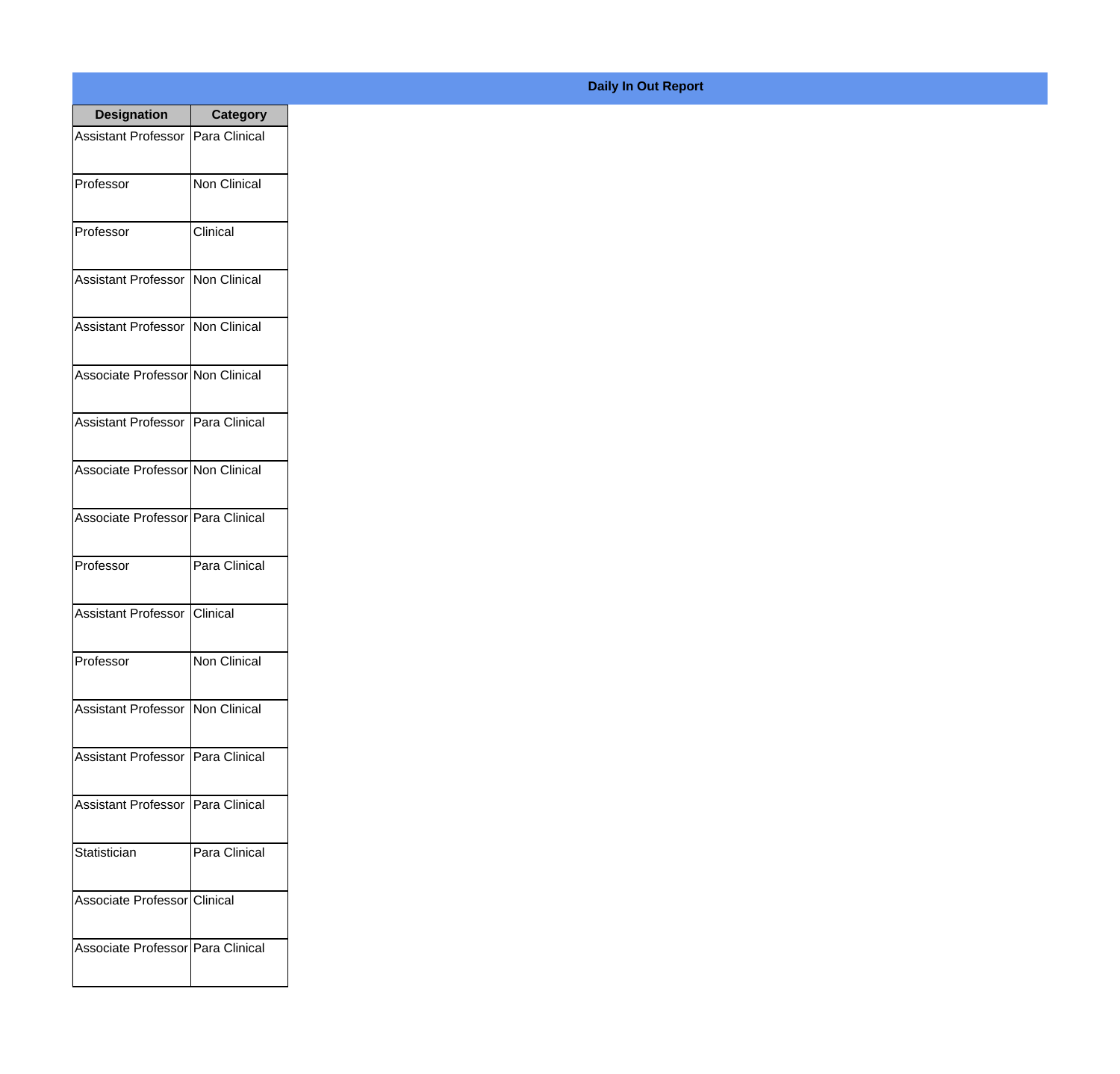|                                                         |                                           |             |          | <b>Daily In Out Report</b> |       |              |                             |
|---------------------------------------------------------|-------------------------------------------|-------------|----------|----------------------------|-------|--------------|-----------------------------|
| Government<br>Medical College,<br>Khandwa               | <b>DR PRIYA KAPOOR</b><br>KAPOOR          | 25 May 2021 | 09:39:29 |                            | 00:00 | E            | Pathalogy                   |
| <b>Government</b><br>Medical College,<br>Khandwa        | <b>DR SAPNA</b><br><b>MAHESHRAM</b>       | 25 May 2021 | 11:11:07 |                            | 00:00 | E            | Community<br>Medicine       |
| <b>Government</b><br>Medical College,<br>Khandwa        | <b>DR RAKESH SINGH</b><br><b>HAZARI</b>   | 25 May 2021 | 16:16:54 |                            | 00:00 | E            | Pathalogy                   |
| <b>Government</b><br>Medical College,<br>Khandwa        | <b>DR NISHA</b><br><b>KAITHWAS</b>        | 25 May 2021 | 10:34:33 | 13:35:01                   | 03:01 | P            | Psychiatry                  |
| <b>Government</b><br>Medical College,<br>Khandwa        | DR SHAIKH M.KHALIQ 25 May 2021            |             | 10:13:37 |                            | 00:00 | E            | <b>Bio Chemistry</b>        |
| <b>Government</b><br>Medical College,<br>Khandwa        | <b>DR ASHOK</b><br><b>BHAUSAHEB NAJAN</b> | 25 May 2021 | 11:00:50 |                            | 00:00 | E            | Forensic<br><b>Medicine</b> |
| Government<br>Medical College,<br>Khandwa               | <b>DR SANGEETA</b><br><b>CHINCHOLE</b>    | 25 May 2021 | 11:00:40 |                            | 00:00 | E            | Physiology                  |
| <b>Government</b><br>Medical College,<br><b>Khandwa</b> | DR SUNIL BAJOLIYA                         | 25 May 2021 | 10:38:12 |                            | 00:00 | E            | OTO-Rhiono-<br>Laryngology  |
| <b>Government</b><br>Medical College,<br>Khandwa        | DR NISHA MANDLOI<br>PANWAR                | 25 May 2021 | 09:57:14 | 16:03:38                   | 06:06 | $\mathsf{P}$ | Obstetrics &<br>Gynaecology |
| <b>Government</b><br>Medical College,<br>Khandwa        | <b>DR SATISH</b><br><b>CHANDEL</b>        | 25 May 2021 | 11:04:12 |                            | 00:00 | E            | Pharmacology                |
| Government<br>Medical College,<br>Khandwa               | <b>DR MUKTESHWARI</b><br><b>GUPTA</b>     | 25 May 2021 | 09:55:02 | 18:01:36                   | 08:06 | $\mathsf{P}$ | Pharmacology                |
| Government<br>Medical College,<br>Khandwa               | <b>DR PURTI AGARWAL</b><br><b>SAINI</b>   | 25 May 2021 | 10:32:30 |                            | 00:00 | E            | Pathalogy                   |